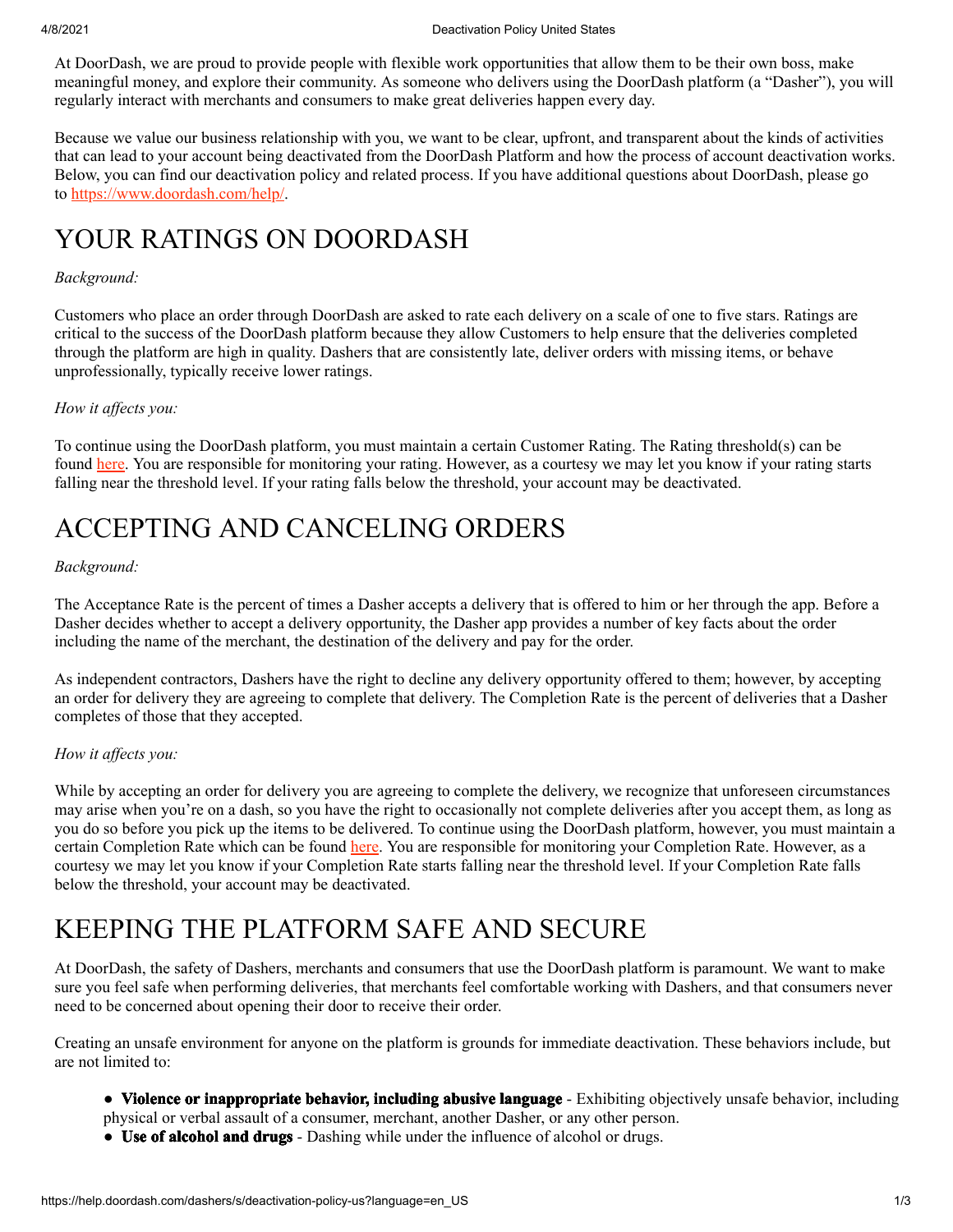● **Discrimination or harassment** - DoorDash is committed to providing a platform free from discrimination and harassment and therefore prohibits discrimination and harassment by or directed at Dashers, merchants, customers or DoorDash employees because of race, color, sex, gender, national origin, ancestry, religion, creed, physical or mental disability, medical condition, marital status, sexual orientation, age, profession or any basis protected by federal, state or local law. DoorDash's Anti-Harassment Policy can be found [here.](https://help.doordash.com/dashers/s/article/DoorDash-Anti-Harassment-Policy)

● **Unsafe driving, biking, or scooting** - Exhibiting objectively unsafe conduct during transportation, including texting and driving, not pulling over before examining or accepting a delivery opportunity, and failing to be conscientious while using navigation apps. DoorDash evaluates Dashers involved in accidents for potential deactivation, depending on all relevant facts and circumstances.

● **Failure to comply with the law or use of the platform for any criminal activity** - Violating any local, state or federal law while using the DoorDash platform, including any applicable criminal or traffic laws. This includes but is not limited to theft of the goods meant to be delivered, damage to or theft of any third party property, failure to properly check customer ID for age-restricted orders, and use of the platform to engage in or assist with any potentially criminal activity.

● **Failure to pass a background check** - Failing to meet DoorDash's background check criteria is grounds for being denied access to the DoorDash platform or account deactivation if you have already accessed the platform.

● **Disclosing personal information without authorization** - Our community values personal privacy. Personal information may be used only for purposes of completing a delivery and may not be posted online or otherwise shared with any third party, except as may be legally required.

# ABUSING THE PLATFORM

Much of the DoorDash platform rests on minimum business standards of integrity and fair dealing. We trust Dashers to use the app honestly and with integrity. Accounts of Dashers that abuse our services or engage in fraud, or accounts of Dashers that cause others to do the same, will be deactivated. Examples of abuse and fraud include, but are not limited to:

- **Manipulating the referrals system or promotions** Gaming or manipulating the consumer referral program, the Dasher referral program, Dasher pay promotions or other similar types of programs.
- **Using red cards improperly** Purchasing anything other than that required by an authorized delivery.  $\bullet$

**Providing information that is fraudulent or inaccurate** - Misrepresenting information during signup, giving false information to the support team during dashes, creating multiple accounts for the same individual, using the same phone number as an account already in use, or failing to accurately identify the mode of transportation being used to perform dashes.

**Tampering with deliveries or failing to maintain standards of food safety** - Opening, using, consuming, or tampering  $\bullet$ with a delivery or customer order; failing to use an insulated hot bag to safely transport deliveries.

**Disrupting the DoorDash platform.** Taking any action, either directly or indirectly, that is intended to or does damage,  $\bullet$ disable, interrupt, overburden, or impair the functionality of the DoorDash platform or the servers or networks connected to the DoorDash Platform;

**Scraping**. Using any robot, spider, web crawler, extraction software, automated process and/or device to scrape, copy,  $\bullet$ index, frame, monitor, conduct any systematic retrieval of data or other content from any portion of DoorDash platform or its content.

**Unauthorized Access.** Gaining or attempting to gain unauthorized access to the DoorDash platform and/or to any  $\bullet$ account, resource, computer system, and/or network connected to any DoorDash server. This includes any breach or circumvention of any security or authentication measures DoorDash may use to prevent or restrict access to the Doordash platform.

**Third party rights.** Using DoorDash in any way that infringes third party rights, including copyrights, trade secrets, trademarks, or other rights of any third party, including privacy or publicity rights.

# VIOLATING THE TERMS OF YOUR CONTRACT

Violation of any of the terms of the Independent Contractor Agreement that you agreed to in order to create an account on the DoorDash platform will serve as a valid basis for deactivation from the platform. This includes but is not limited to:

● **Marking a delivery complete when you did not complete it -** Completion of a delivery is made by providing the goods directly to the customer. If the customer is not available, you agree that the delivery will be considered complete only if you both (i) make reasonable efforts to contact the customer and wait a reasonable time for the customer to accept the delivery by following the "Can't find the customer" flow in-app where available, and (ii) either leave the goods at the customer location or return the goods if a return is required for a given delivery (required returns will have been made clear before acceptance of the delivery). **Under no circumstances may Dashers take the goods that they agreed to deliver.**